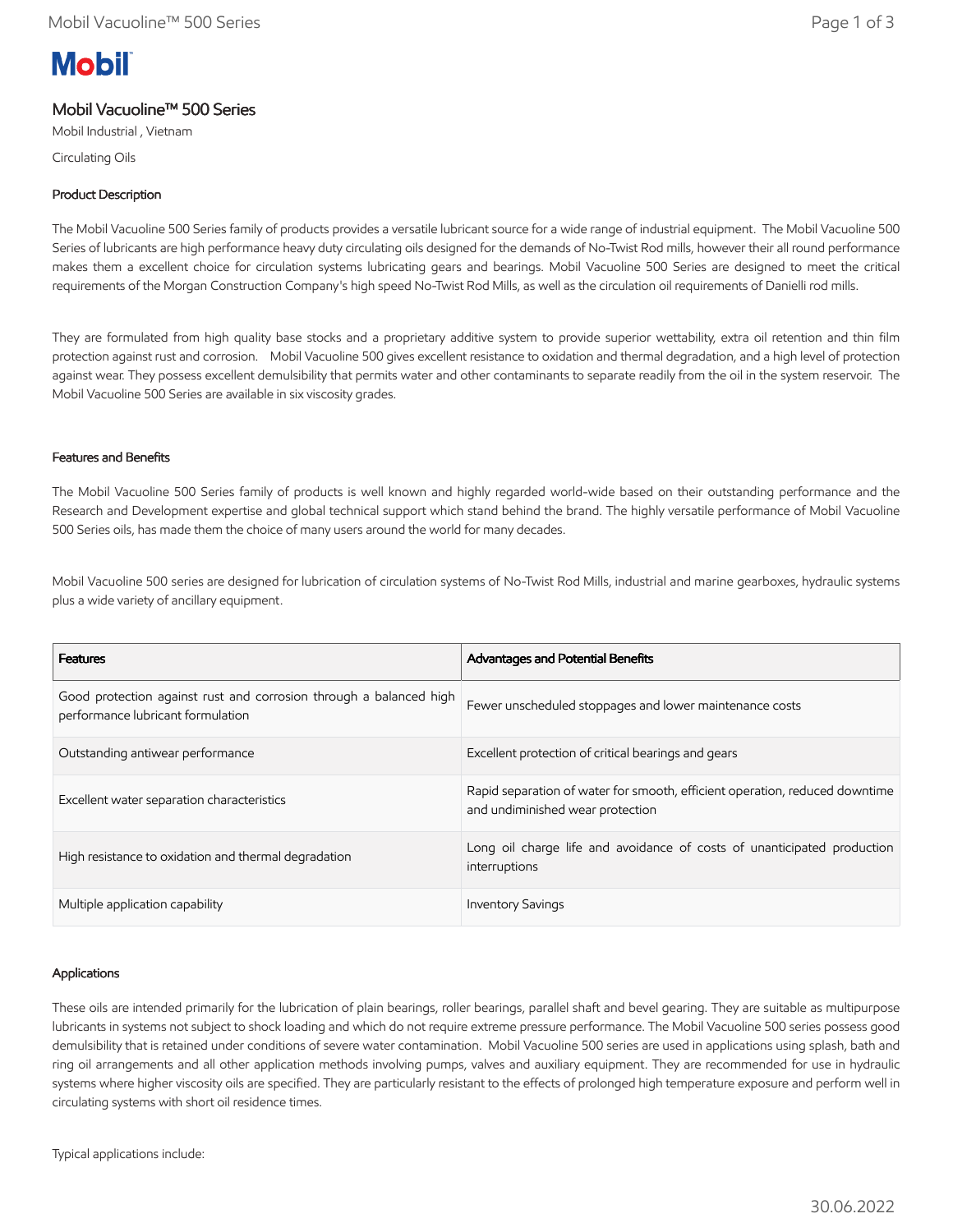# Mobil Vacuoline™ 500 Series Page 2 of 3

- No Twist Rod Mills
- Moderate duty spur, bevel, helical and herringbone gear units
- Circulating systems

 • Mobil Vacuoline 525, 528, 533 can also be used in hydraulic systems employing gear, vane, radial and axial piston pumps where high viscosity anti-wear hydraulic fluids are required.

 • Certain compressors and vacuum pumps handling air and inert gases provided the discharge temperatures do not exceed 150oC , not suitable for breathing air compressors

#### Specifications and Approvals

| This product has the following approvals:                          | 525 |
|--------------------------------------------------------------------|-----|
| DANIELI Type 21-0.597654.F BGV No Twist Stand Block-TMB/TFS Rev 15 |     |

| This product meets or exceeds the requirements of:   | 525 |
|------------------------------------------------------|-----|
| MORGOIL "No twist rod mill" Lubricants Specification |     |

#### Properties and Specifications

| Property                                                     | 525            | 528                 | 533                 | 537            | 546            | 548            |
|--------------------------------------------------------------|----------------|---------------------|---------------------|----------------|----------------|----------------|
| Grade                                                        |                | <b>ISO 150</b>      | <b>ISO 220</b>      | <b>ISO 320</b> | <b>ISO 460</b> | <b>ISO 680</b> |
| Copper Strip Corrosion, 3 h, 100 C, Rating, ASTM D130        | 1A             | 1A                  | 1A                  | 1A             | 1A             | 1A             |
| Demulsibility, Total Free Water, Non-EP Oils, ml, ASTM D2711 | 39             | 38                  | 36                  | 39             | 35             | 36             |
| Density @ 15 C, kg/l, ASTM D1298                             | 0.88           | 0.89                | 0.89                | 0.89           | 0.9            | 0.92           |
| Emulsion, Time to 37 mL Water, 54 C, min, ASTM D1401         | 15             |                     |                     |                |                |                |
| Emulsion, Time to 37 mL Water, 82 C, min, ASTM D1401         |                | 15                  | 15                  | 15             | 15             | 15             |
| Emulsion, Time to 40/37/3, 82 C, min, ASTM D1401             |                | 10                  | 15                  | 20             | 25             |                |
| FZG Scuffing, Fail Load Stage, A/8.3/90, ISO 14635-1         | 12             | 12                  | 12                  | 12             | 12             | 12             |
| Flash Point, Cleveland Open Cup, °C, ASTM D92                | 264            | 272                 | 284                 | 288            | 286            | 286            |
| Foam, Sequence I, Stability, ml, ASTM D892                   | $\overline{0}$ | $\mathsf{O}\xspace$ | $\mathsf O$         | $\mathbf 0$    | $\mathbf{0}$   | 0              |
| Foam, Sequence I, Tendency, ml, ASTM D892                    | 10             | 5                   | 5                   | 10             | 5              | $\mathsf{O}$   |
| Foam, Sequence II, Stability, ml, ASTM D892                  | $\overline{0}$ | $\mathsf{O}\xspace$ | $\mathsf O$         | $\overline{0}$ | $\mathbf{O}$   | 0              |
| Foam, Sequence II, Tendency, ml, ASTM D892                   | 0              | $\mathbf 0$         | $\mathbf 0$         | $\mathbf 0$    | $\mathbf{0}$   | 0              |
| Foam, Sequence III, Stability, ml, ASTM D892                 | 0              | $\mathsf{O}\xspace$ | $\mathsf{O}$        | $\mathbf{O}$   | $\mathbf 0$    | 0              |
| Foam, Sequence III, Tendency, ml, ASTM D892                  | $\mathbf 0$    | $\mathsf{O}\xspace$ | $\mathsf{O}\xspace$ | $\mathbf 0$    | $\mathsf{O}$   | $\mathsf{O}$   |
| Kinematic Viscosity @ 100 C, mm2/s, ASTM D445                | 10.7           | 14.4                | 18.8                | 24.4           | 29.4           | 36.9           |